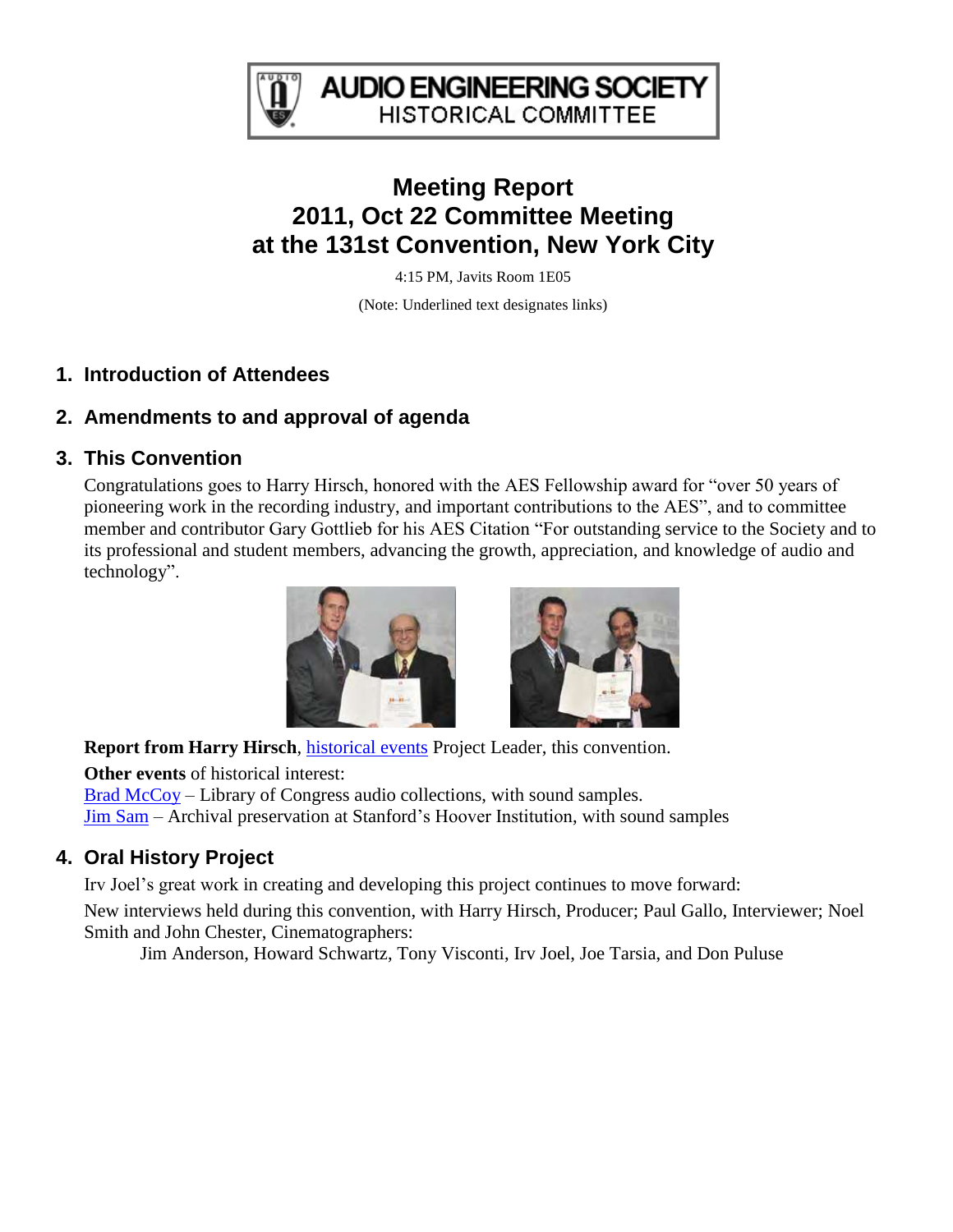With thanks to AES Treasurer Garry Margolis and the Executive Committee, we have new video cameras for recording our interviews. Thanks also goes to Committee Technical Advisor John Chester for evaluating and purchasing the equipment. Noel Smith contributed his ideas as well.



Oral History DVD online sales via the [AES Historical Committee Web Store:](http://www.aes.org/historical/store/oralhistory/) 60 interviews are now available, with more to follow. Total DVDs sold from the 2008 introduction thru Oct 13, 2011,—240. Plus 60 DVDs sold at this convention = 300 total DVDs sold. (We don't have totals sold at our other conventions, but I believe the numbers are fairly small.)

Harry Hirsch produces two-minute clips of each interview for use in marketing the DVDs, and AES webmaster Steve Johnson places these "trailers" on [YouTube.](http://www.youtube.com/results?search_query=AES+Oral+History&aq=f)

Past AES President and 131<sup>st</sup> Convention Chair Jim Anderson spent many hours developing a fast-paced video series, ["Learn from Audio Experts"](http://www.aes.org/historical/oral/), extracted from 50 of our full-length interviews. Starting on September  $4<sup>th</sup>$ , one video per day has been automatically delivered to the mobile devices of subscribers. Web Master Steve Johnson built the gallery for the YouTube video links and also posted them on [Facebook](http://www.aes.org/community/facebook/) and [Twitter.](http://www.aes.org/community/twitter/) The series ends on October 23rd.

John Chester manages the backup archive of our recordings (over 100 interviews have been conducted by Irv Joel and others), and our recording equipment.

Thanks to Gary Gottlieb and his student volunteers at Webster University who help research and write the brief bios on each individual as the interview DVDs are being created for release.

Hoover Institution Audio Specialist Jim Sam is now maintaining the master list of interviews and wish list of interviewees. See it here: [List of interviewees.](http://www.aes.org/aeshc/docs/oralhist/interview-list.pdf)

Historical Committee Co-Chair Gene Radzik plans to record interviews with electronic music pioneers Tom Oberheim and Dave Smith in the coming months.

#### **5. Historical Committee Web Site**

We depend on JayMcKnight's wise council as Historical Committee Chair Emeritus. He continues his valuable work on historical projects, and our web site content. Recent website work by Jay:

Added [Development of Coated Tape and the Magnetophon in Germany,](http://www.aes.org/aeshc/docs/magnetic-recording/magnetophon/development-of-the-magnetophon.html) Added 3M tape, [Tables in SI Units](http://www.aes.org/aeshc/docs/3mtape/aorprod-si.pdf) Added Committee [reports](http://www.aes.org/aeshc/committee.repts.html) and [agendas](http://www.aes.org/aeshc/agendas.html) Updated [AES convention events.](http://www.aes.org/aeshc/hcactivities.html)